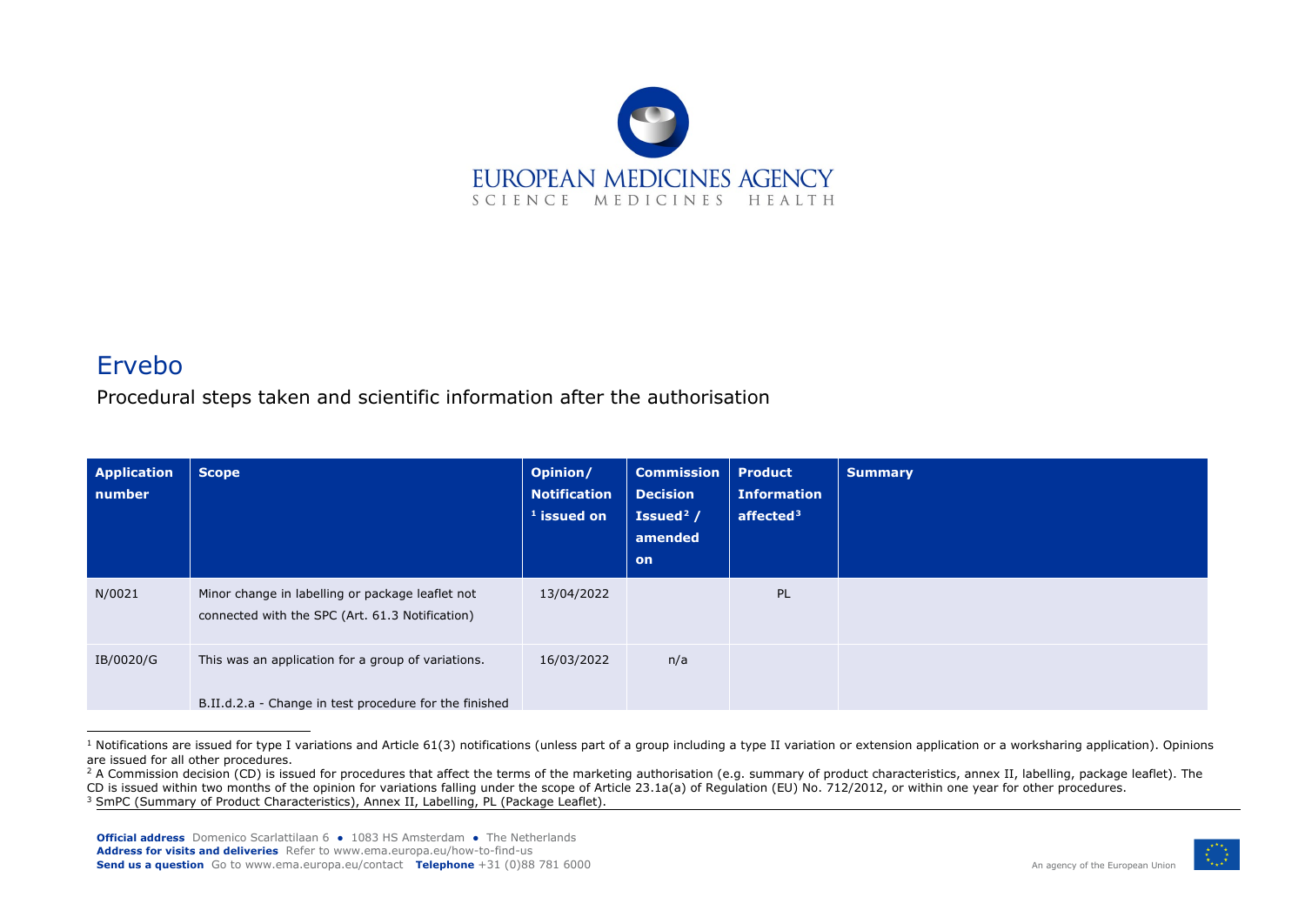|                        | product - Minor changes to an approved test<br>procedure<br>B.II.b.2.a - Change to importer, batch release<br>arrangements and quality control testing of the FP -<br>Replacement/addition of a site where batch<br>control/testing takes place<br>B.II.d.2.a - Change in test procedure for the finished<br>product - Minor changes to an approved test<br>procedure<br>B.II.d.2.a - Change in test procedure for the finished<br>product - Minor changes to an approved test<br>procedure |            |            |    |                                   |
|------------------------|---------------------------------------------------------------------------------------------------------------------------------------------------------------------------------------------------------------------------------------------------------------------------------------------------------------------------------------------------------------------------------------------------------------------------------------------------------------------------------------------|------------|------------|----|-----------------------------------|
| PSUSA/10834<br>/202105 | Periodic Safety Update EU Single assessment -<br>recombinant vesicular stomatitis virus - Zaire<br>ebolavirus vaccine (live)                                                                                                                                                                                                                                                                                                                                                                | 02/12/2021 | n/a        |    | PRAC Recommendation - maintenance |
| IB/0018                | B.II.d.2.d - Change in test procedure for the finished<br>product - Other changes to a test procedure<br>(including replacement or addition)                                                                                                                                                                                                                                                                                                                                                | 28/09/2021 | n/a        |    |                                   |
| IB/0017                | B.I.a.4.b - Change to in-process tests or limits<br>applied during the manufacture of the AS - Addition<br>of a new in-process test and limits                                                                                                                                                                                                                                                                                                                                              | 14/09/2021 | n/a        |    |                                   |
| N/0014                 | Minor change in labelling or package leaflet not<br>connected with the SPC (Art. 61.3 Notification)                                                                                                                                                                                                                                                                                                                                                                                         | 13/07/2021 | 31/01/2022 | PL |                                   |
| IB/0015                | B.I.a.2.z - Changes in the manufacturing process of<br>the AS - Other variation                                                                                                                                                                                                                                                                                                                                                                                                             | 02/07/2021 | n/a        |    |                                   |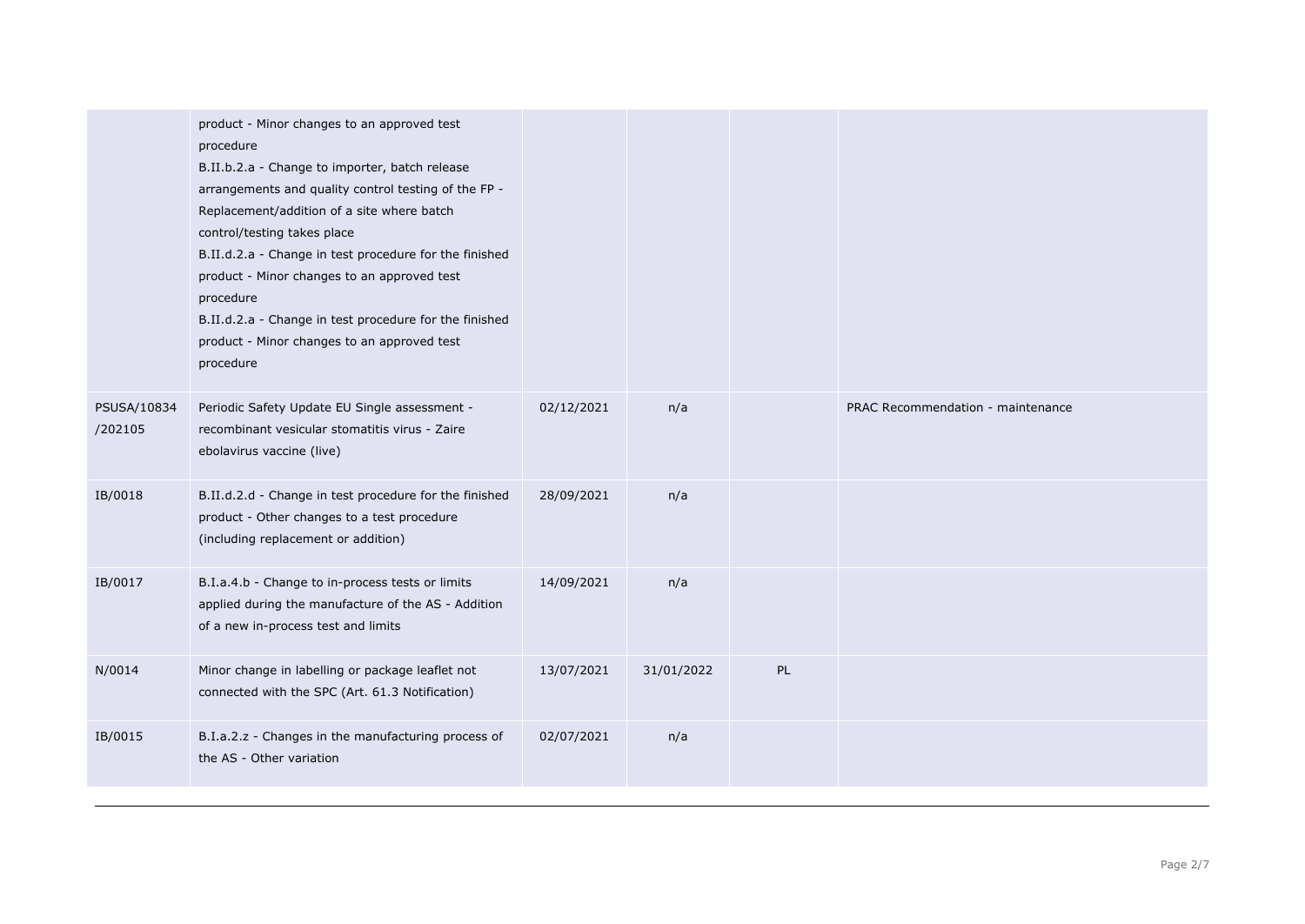| PSUSA/10834<br>/202011 | Periodic Safety Update EU Single assessment -<br>recombinant vesicular stomatitis virus - Zaire<br>ebolavirus vaccine (live)                                                                                                                                                                                                                                    | 10/06/2021 | n/a        |             | PRAC Recommendation - maintenance                             |
|------------------------|-----------------------------------------------------------------------------------------------------------------------------------------------------------------------------------------------------------------------------------------------------------------------------------------------------------------------------------------------------------------|------------|------------|-------------|---------------------------------------------------------------|
| IA/0013                | B.I.b.2.b - Change in test procedure for AS or<br>starting material/reagent/intermediate - Deletion of<br>a test procedure for the AS or a starting<br>material/reagent/intermediate, if an alternative test<br>procedure is already authorised                                                                                                                 | 26/04/2021 | n/a        |             |                                                               |
| IB/0012/G              | This was an application for a group of variations.<br>B.II.d.2.a - Change in test procedure for the finished<br>product - Minor changes to an approved test<br>procedure<br>B.II.b.2.a - Change to importer, batch release<br>arrangements and quality control testing of the FP -<br>Replacement/addition of a site where batch<br>control/testing takes place | 15/03/2021 | n/a        |             |                                                               |
| IA/0011                | A.4 - Administrative change - Change in the name<br>and/or address of a manufacturer or an ASMF holder<br>or supplier of the AS, starting material, reagent or<br>intermediate used in the manufacture of the AS or<br>manufacturer of a novel excipient                                                                                                        | 18/02/2021 | n/a        |             |                                                               |
| IB/0009                | C.I.11.z - Introduction of, or change(s) to, the<br>obligations and conditions of a marketing<br>authorisation, including the RMP - Other variation                                                                                                                                                                                                             | 26/01/2021 | n/a        |             |                                                               |
| II/0008/G              | This was an application for a group of variations.                                                                                                                                                                                                                                                                                                              | 12/11/2020 | 14/01/2021 | SmPC, Annex | As a result of this group of quality variations, all specific |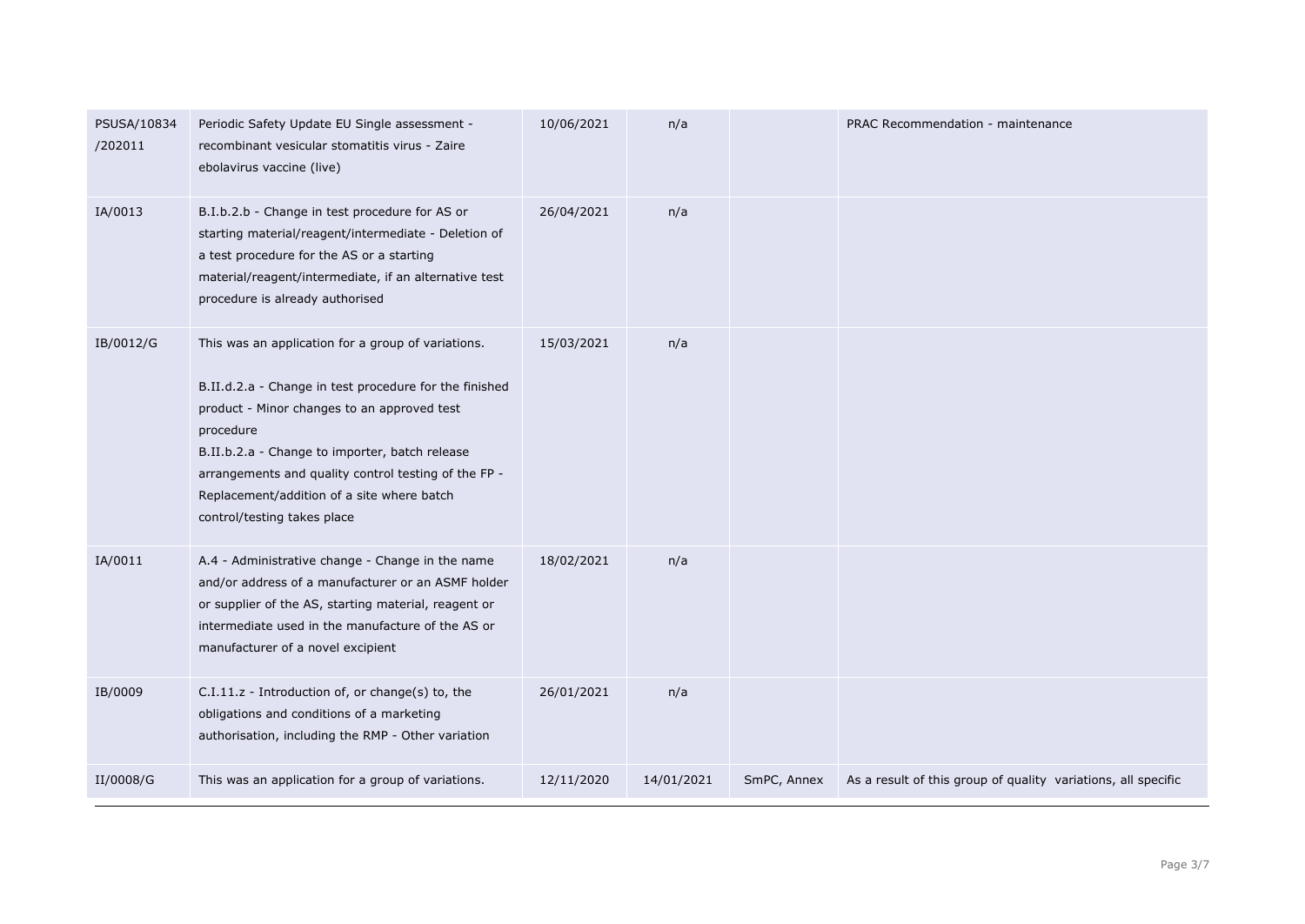|           |                                                        |            |            | II and PL     | obligations laid down in Annex II have been fulfilled and     |
|-----------|--------------------------------------------------------|------------|------------|---------------|---------------------------------------------------------------|
|           | B.II.b.3.z - Change in the manufacturing process of    |            |            |               | comprehensive data supports a favourable benefit-risk         |
|           | the finished or intermediate product - Other variation |            |            |               | balance of the medicinal product Ervebo.                      |
|           | $C.I.11.b$ - Introduction of, or change(s) to, the     |            |            |               | Pursuant to Article 14-a(8) of Regulation (EC) No             |
|           | obligations and conditions of a marketing              |            |            |               | 726/2004, the CHMP recommends by consensus the                |
|           | authorisation, including the RMP - Implementation of   |            |            |               | granting of a marketing authorisation in accordance with      |
|           | change(s) which require to be further substantiated    |            |            |               | Article 14(1) of Regulation (EC) No 726/2004 for Ervebo.      |
|           | by new additional data to be submitted by the MAH      |            |            |               | Consequently, section 5.1 of the SmPC has been updated        |
|           | where significant assessment is required               |            |            |               | to delete the reference to "Conditional Approval" scheme      |
|           |                                                        |            |            |               | and Annex II E has been updated to delete Specification       |
|           |                                                        |            |            |               | Obligations to complete post-authorisation measures for       |
|           |                                                        |            |            |               | the conditional marketing authorisation. The Package          |
|           |                                                        |            |            |               | Leaflet is updated accordingly.                               |
|           |                                                        |            |            |               | Due to extensive commercial confidential information          |
|           |                                                        |            |            |               | enclosed in the Assessment Report for quality variations,     |
|           |                                                        |            |            |               | this is not available to public access.                       |
| II/0007/G | This was an application for a group of variations.     | 14/01/2021 | 31/01/2022 | SmPC,         | Protocol 018 was a Phase 3 open-label trial conducted in      |
|           |                                                        |            |            | Labelling and | Guinea to evaluate the safety and immunogenicity of           |
|           | C.I.4: To update section 5.1 of the SmPC with the      |            |            | PL            | Ervebo in vaccinated frontline workers 18 years of age and    |
|           | description and final results from study V920-018;     |            |            |               | older that was implemented as Part B of the Phase 3 ring      |
|           | this is a phase 3 open-label trial conducted in Guinea |            |            |               | vaccination study for Protocol 010. In this trial, a total of |
|           | to evaluate the safety and immunogenicity of Ervebo    |            |            |               | 2,115 subjects were enrolled and 2,016 subjects were          |
|           | in vaccinated frontline workers 18 years of age and    |            |            |               | vaccinated with Ervebo. An immunogenicity sub-study           |
|           | older that was implemented as Part B of the Phase 3    |            |            |               | included 1,217 subjects who were vaccinated and provided      |
|           | ring vaccination study V920-010. With this             |            |            |               | samples for the assessment of immunogenicity.                 |
|           | submission, REC 20 is fulfilled.                       |            |            |               | Immunogenicity data were obtained in Protocol 009 in          |
|           |                                                        |            |            |               | Liberia, Protocol 011 in Sierra Leone, Protocol 012 in the    |
|           | C.I.4: To update section 5.1 of the SmPC based on      |            |            |               | United States, Canada, and Europe, and Protocol 018 in        |
|           |                                                        |            |            |               |                                                               |
|           | the result of the final study reports on the Correlate |            |            |               | Guinea. Gamma irradiation of specimens (from regions          |
|           | of Protection. With this submission, REC 16 is         |            |            |               | involved in Ebola outbreaks) was performed to reduce risk     |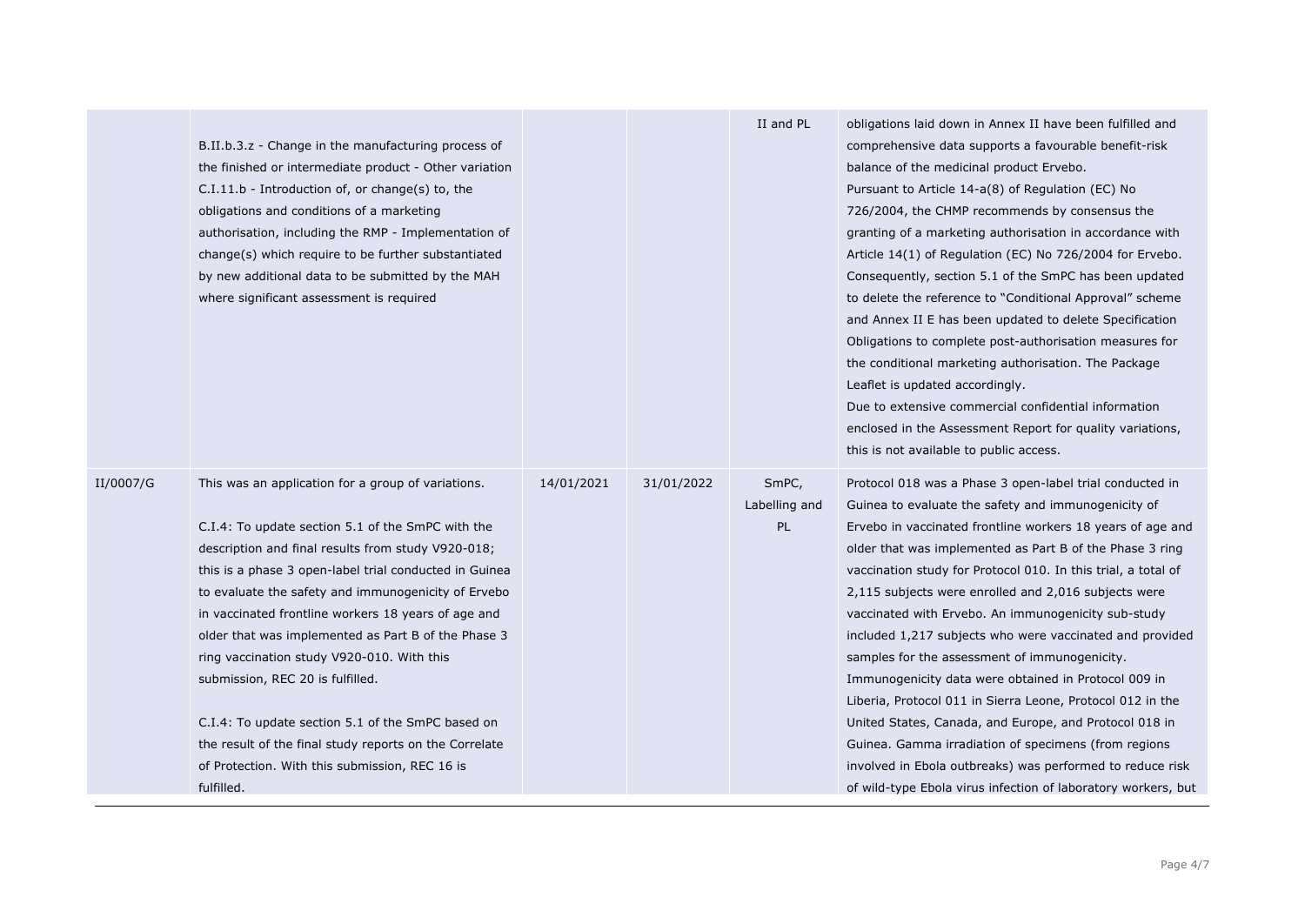C.I.4: To update section 5.1 of the SmPC, based on results from the integrated summary of immunogenicity (ISI). With this submission, RECs 15 and 22 are fulfilled.

C.I.13: Submission of Non-Human Primates (NHP) Correlate of Protection analysis report (non-clinical report). Analysis is based upon previous submitted NHP studies which are already part of the dossier.

The MAH takes the opportunity to implement changes in the Package Leaflet following the assessment of the User Acceptance Test, procedure EMEA/H/C/004554/REC/011. With the implementation of these changes to the PL, the MAH fulfils REC011. In addition, minor editorial changes have been included in the SmPC and patient leaflet.

C.I.4 - Change(s) in the SPC, Labelling or PL due to new quality, preclinical, clinical or pharmacovigilance data

C.I.4 - Change(s) in the SPC, Labelling or PL due to new quality, preclinical, clinical or pharmacovigilance data

C.I.4 - Change(s) in the SPC, Labelling or PL due to new quality, preclinical, clinical or pharmacovigilance data

C.I.13 - Other variations not specifically covered elsewhere in this Annex which involve the submission of studies to the competent authority

increased pre-vaccination GP-ELISA immune responses by approximately 20% and decreased post-vaccination GP-ELISA and PRNT immune responses by approximately 20%. Gamma irradiation, baseline seropositivity and other factors result in a higher immune response in Protocol 012. For more information, please refer to the Summary of Product Characteristics.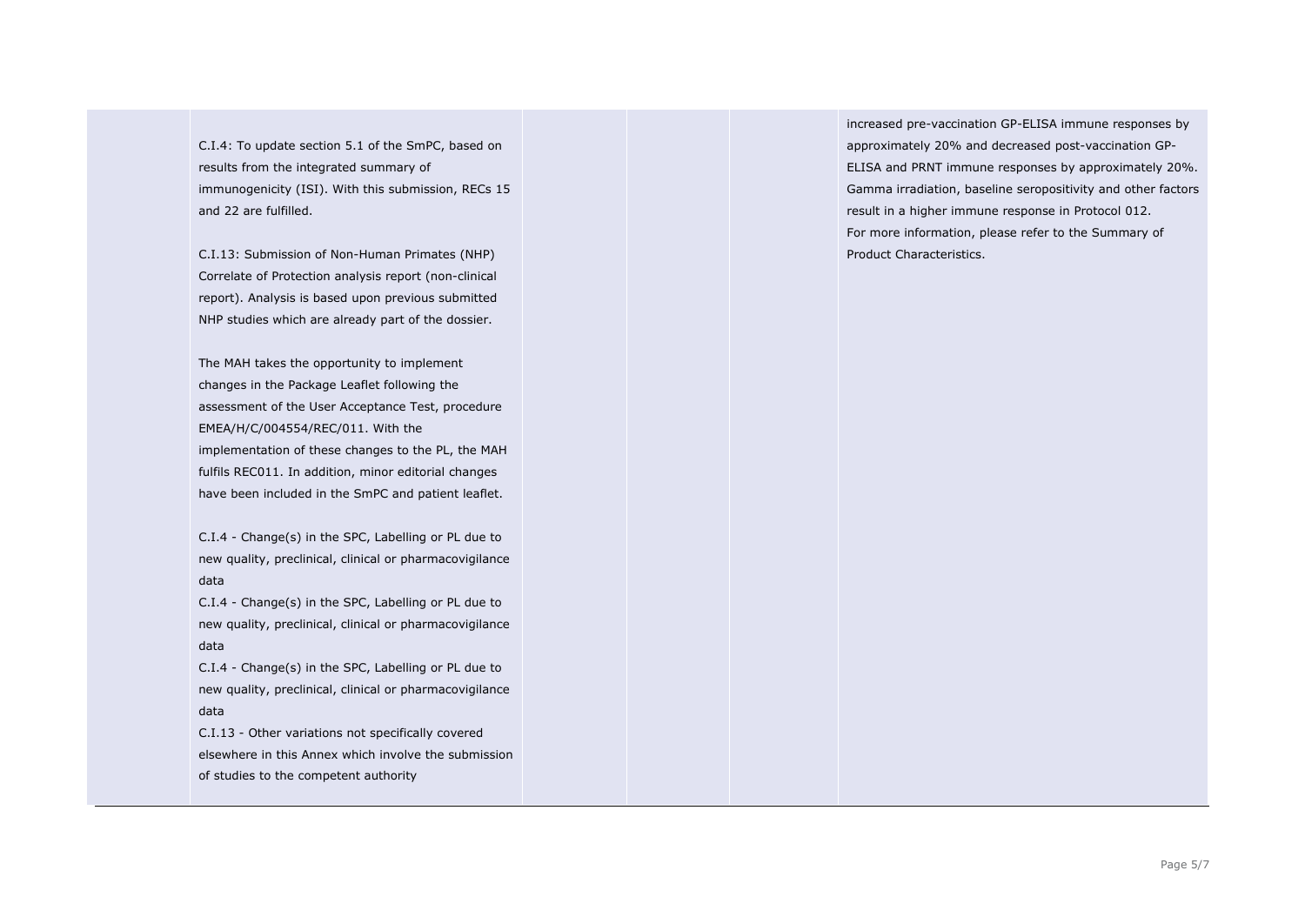| PSUSA/10834<br>/202005 | Periodic Safety Update EU Single assessment -<br>recombinant vesicular stomatitis virus - Zaire<br>ebolavirus vaccine (live) | 26/11/2020 | n/a        |          | PRAC Recommendation - maintenance                                                                                                                                                                                                                                                                                                                                                                                                                                                                                                                                                                                                                                                                                                                                                                                                                                                                                                                                                                                                                                                                                                                                                                                                                                                                                                                          |
|------------------------|------------------------------------------------------------------------------------------------------------------------------|------------|------------|----------|------------------------------------------------------------------------------------------------------------------------------------------------------------------------------------------------------------------------------------------------------------------------------------------------------------------------------------------------------------------------------------------------------------------------------------------------------------------------------------------------------------------------------------------------------------------------------------------------------------------------------------------------------------------------------------------------------------------------------------------------------------------------------------------------------------------------------------------------------------------------------------------------------------------------------------------------------------------------------------------------------------------------------------------------------------------------------------------------------------------------------------------------------------------------------------------------------------------------------------------------------------------------------------------------------------------------------------------------------------|
| R/0004                 | Renewal of the marketing authorisation.                                                                                      | 23/07/2020 | 15/09/2020 | Annex II | The CHMP, having reviewed the available information on<br>the status of the fulfilment of Specific Obligations and<br>having confirmed the positive benefit risk balance, is of the<br>opinion that the quality, safety and efficacy of this<br>medicinal product continue to be adequately and<br>sufficiently demonstrated and therefore recommends the<br>renewal of the conditional MA for Ervebo, subject to the<br>Specific Obligations and Conditions as laid down in Annex II<br>to the opinion.<br>The CHMP considered that process validation data were<br>provided demonstrating that the active substance process<br>is properly validated. Comparability data confirmed that the<br>commercial product manufactured at the Burgwedel site is<br>representative of the material used in the clinical trials.<br>Additional qualification data were provided for a critical<br>reagent used in the identity test ensuring proper quality<br>control of the active substance and the finished product. An<br>in-process control for total protein with appropriate<br>acceptance was introduced for the active substance,<br>ensuring proper quality control of the active substance.<br>Based on the data submitted, the CHMP concluded that the<br>respective specific obligations have been resolved and can<br>be deleted from the Annex II. |
| IB/0006                | B.I.b.2.z - Change in test procedure for AS or<br>starting material/reagent/intermediate - Other<br>variation                | 03/08/2020 | n/a        |          |                                                                                                                                                                                                                                                                                                                                                                                                                                                                                                                                                                                                                                                                                                                                                                                                                                                                                                                                                                                                                                                                                                                                                                                                                                                                                                                                                            |